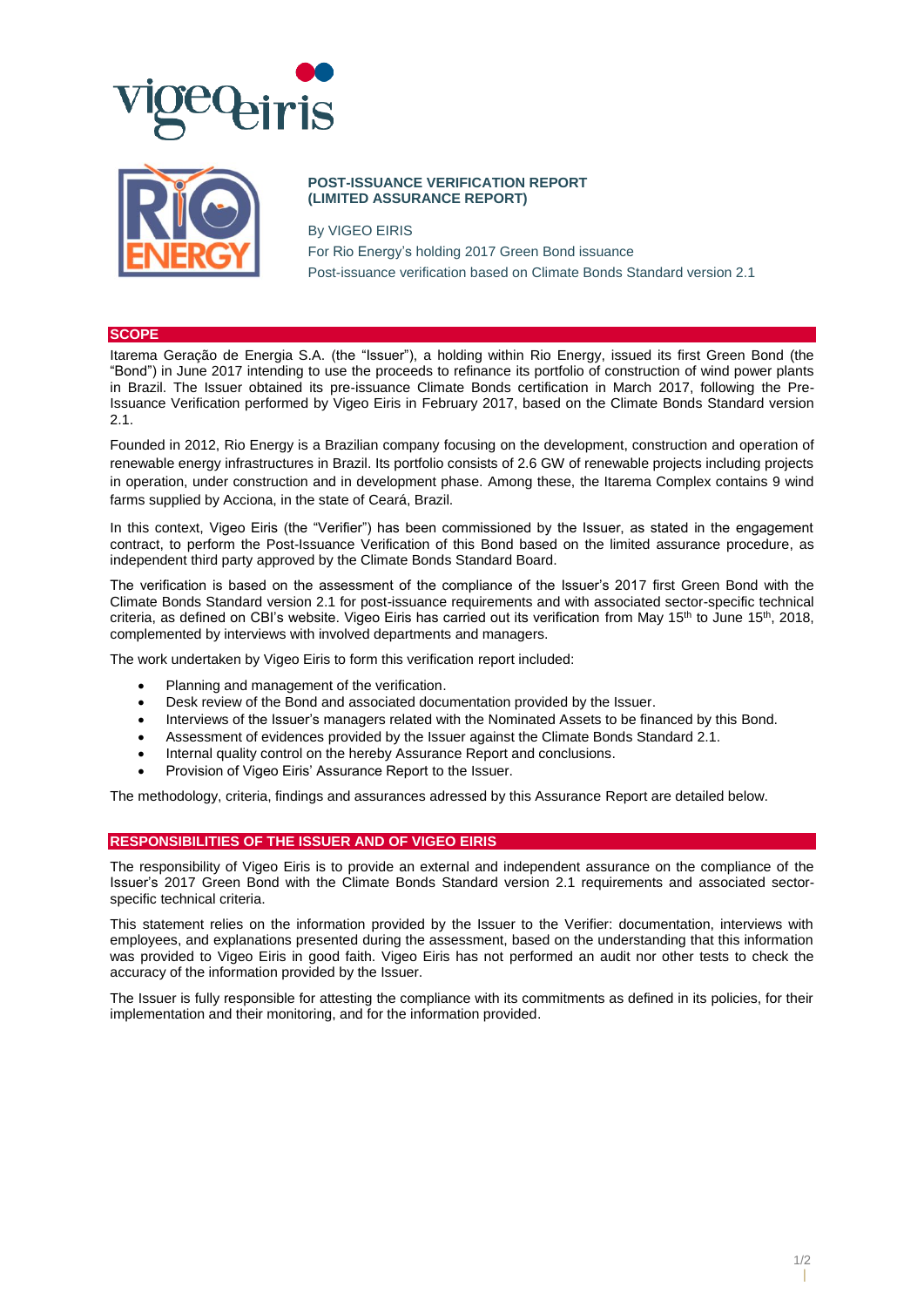

### **POST-ISSUANCE VERIFICATION**

This Post-Issuance Verification has been conducted against the Climate Bonds Standard version 2.1 requirements:

- Part A: General requirements to be applied for all Climate Bonds
- Part B: Eligible Projects & Assets Wind Sector Eligibility Criteria of the Climate Bonds Standard Version 1.1
- Part C: Requirements for Specific Bond Types (applied here for "Use of Proceed Bond")

The verification process is performed in accordance with relevant general principles & professional standards of independent auditing, and in line with the International Standard on Assurance Engagements other than Audits or Reviews of Historical Financial Information (ISAE 3000).

The verification included checking whether the provisions of the Climate Bonds Standard 2.1 were consistently and appropriately applied and the collection of evidence supporting the verification. The details and areas covered by the verification are summarized in the following pages (see Detailed results section).

Based on the supporting elements and explanations provided by the Issuer, nothing has come to our attention that causes us to believe that, in all material respects, Rio Energy's 2017 first Green Bond is not in conformance with the Climate Bonds Standard's Post-Issuance Requirements (version 2.1) and with associated relevant sector-specific technical criteria. This level of assurance applies altogether to the Nominated Assets, the environmental benefits of the Bond, the evaluation and selection process of the assets, the proposed financial accounting system, and the monitoring & reporting system associated to the Bond, to be implemented over the term of the Bond.

Paris, June 18<sup>th</sup>, 2018

**Benjamin CLIQUET** CSR consultant

**Carlos ARAUJO** CSR consultant

#### **Disclaimer**

Transparency on the relation between Vigeo Eiris and the Issuer: Vigeo Eiris has conducted the pre-issuance verification of the 2017 Green Bond issued by Rio Energy. No established relationship (financial or other) exists between Vigeo Eiris and the Issuer.

This Assurance Report is a document prepared by the Verifier that conveys the Verifier's opinion on the Bond alignment with the relevant requirements of the Climate Bonds Standard, but it does not provide Climate Bonds Certification itself. Providing this opinion does not mean that Vigeo Eiris certifies the tangibility, the excellence or the irreversibility of the projects financed by the Green Bond. No assurance is provided by Vigeo Eiris regarding the financial performance of the Issuer nor of the Bond, nor the value of any investment in the Bond, nor of the environmental footprint of the Bond or the compliance with the commitments taken by the Issuer. Vigeo Eiris cannot be liable for any loss suffered as a result of information or data provided by the Issuer. Vigeo Eiris is not liable for the induced consequences when third parties use this opinion either to make investments decisions or any kind of business transaction.

Restriction on distribution and use of this Assurance Report: the report is provided by Vigeo Eiris to the Issuer and can only be used by the Issuer. The distribution and publication on this report is at the discretion of the Issuer, submitted to Vigeo Eiris approval.